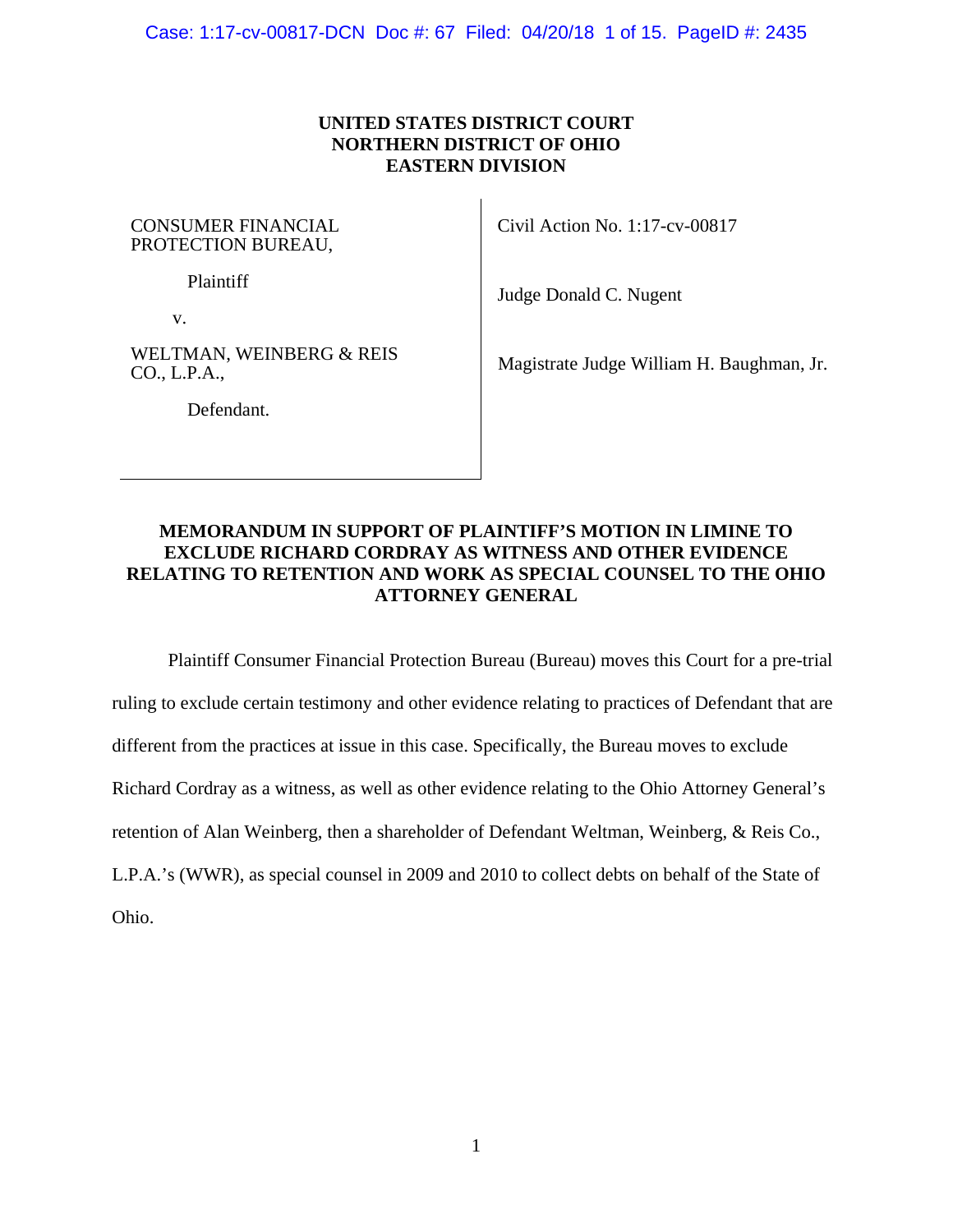#### **INTRODUCTION**

WWR has indicated it will call Richard Cordray as a witness at trial. Mr. Cordray was the Attorney General of Ohio in 2009 and 2010 when that office retained Mr. Weinberg to collect debts owed to the State of Ohio (State) as special counsel. Mr. Cordray subsequently became the Director of the Bureau, where he authorized the filing of this lawsuit against WWR.

The prospect of Mr. Cordray testifying is problematic for several reasons. First, there is a significant risk of confusion, undue delay, or unfair prejudice if Mr. Cordray were to testify regarding WWR practices that are different from those at issue here. Assuming such evidence would even be relevant, Mr. Cordray's testimony regarding practices he encountered as Ohio Attorney General could easily be confused by the jury with the practices at issue here. The jury likewise could confuse evidence of WWR's alleged belief that its collection of the State's debts using different practices and different letters was compliant with the law to find either that WWR is not liable for its collection letters and practices in this action or that the amount of any civil money penalty should be reduced.

Second, at the deposition of Mr. Cordray, a lay witness, WWR's counsel asked questions regarding his opinion on whether collection letters on Ohio letterhead to collect the State's debts and the WWR letters at issue here mislead consumers, as well as questions that required an interpretation of the FDCPA and CFPA. Any attempt to elicit Mr. Cordray's opinion on these questions of law at trial should be rejected.

Finally, certain lines of questioning during Mr. Cordray's deposition also suggest that WWR intends to elicit testimony concerning Mr. Cordray's basis for authorizing both this action and the preceding investigation of WWR when he was Director of the Bureau. Evidence on these subjects, in addition to being irrelevant, is protected from disclosure by various privileges and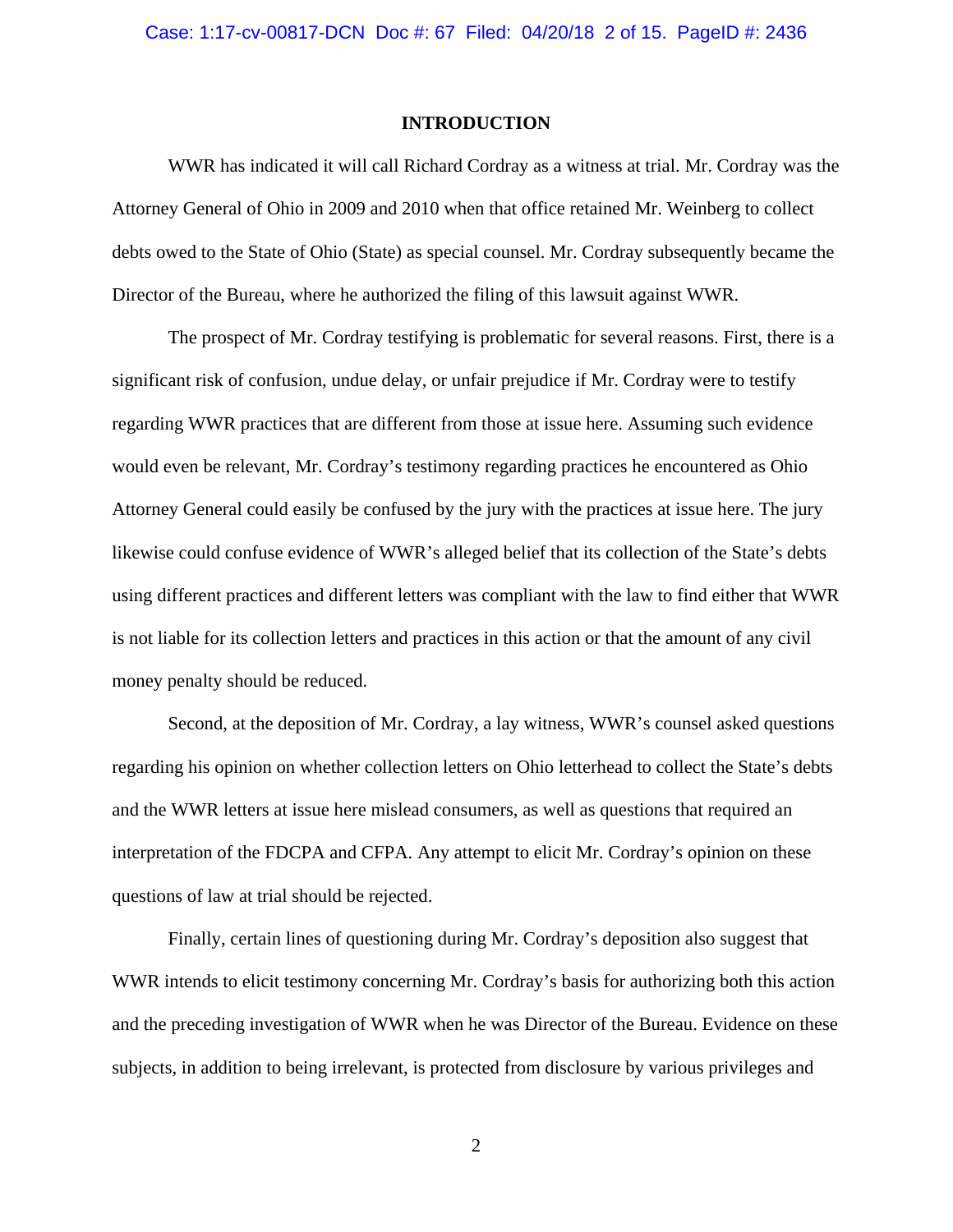the attorney work product doctrine.

Therefore, the Court should exclude Mr. Cordray as a witness and bar WWR from introducing any evidence relating to Mr. Weinberg's work as special counsel to collect the State's debts.

### **LEGAL STANDARD**

Only relevant evidence—that which has "any tendency to make a fact more or less probable than it would be without the evidence"—is admissible. Fed. R. Evid. 401, 402. Although the standard for relevance is "extremely liberal," *United States v. Whittington*, 455 F.3d 736, 738-39 (6th Cir. 2006) (citation omitted), the Court nonetheless may exclude relevant evidence "if its probative value is substantially outweighed by a danger of … unfair prejudice, confusing the issues, misleading the jury, undue delay, wasting time, or needlessly presenting cumulative evidence." *Prod. Design Servs., Inc. v. Sutherland-Schultz*, No. 3:13-cv-338, 2015 WL 1879975, at \*3 (S.D. Ohio Apr. 23, 2015) (citing Fed. R. Evid. 403).

With respect to a lay witness's opinion, Federal Rule of Evidence 701 limits such an opinion "to one that is: (a) rationally based on the witness's perception; (b) helpful to clearly understanding the witness's testimony or to determining a fact in issue; and (c) not based on scientific, technical, or other specialized knowledge within the scope of Rule 702." All three prongs of Rule 701 must be satisfied by the proponent of such testimony for the evidence to be admissible. *See United States v. Kilpatrick*, 798 F.3d 365, 379 (6th Cir. 2015) (citation omitted).

Privileged testimony should also be excluded. *See* Fed. R. Evid. 501 (providing that federal common law privileges generally apply in federal cases). The attorney-client privilege protects from disclosure confidential communications by a client to his attorney the purpose of which is to obtain legal advice. *See United States v. Goldfarb*, 328 F.2d 280, 281 (6th Cir. 1964)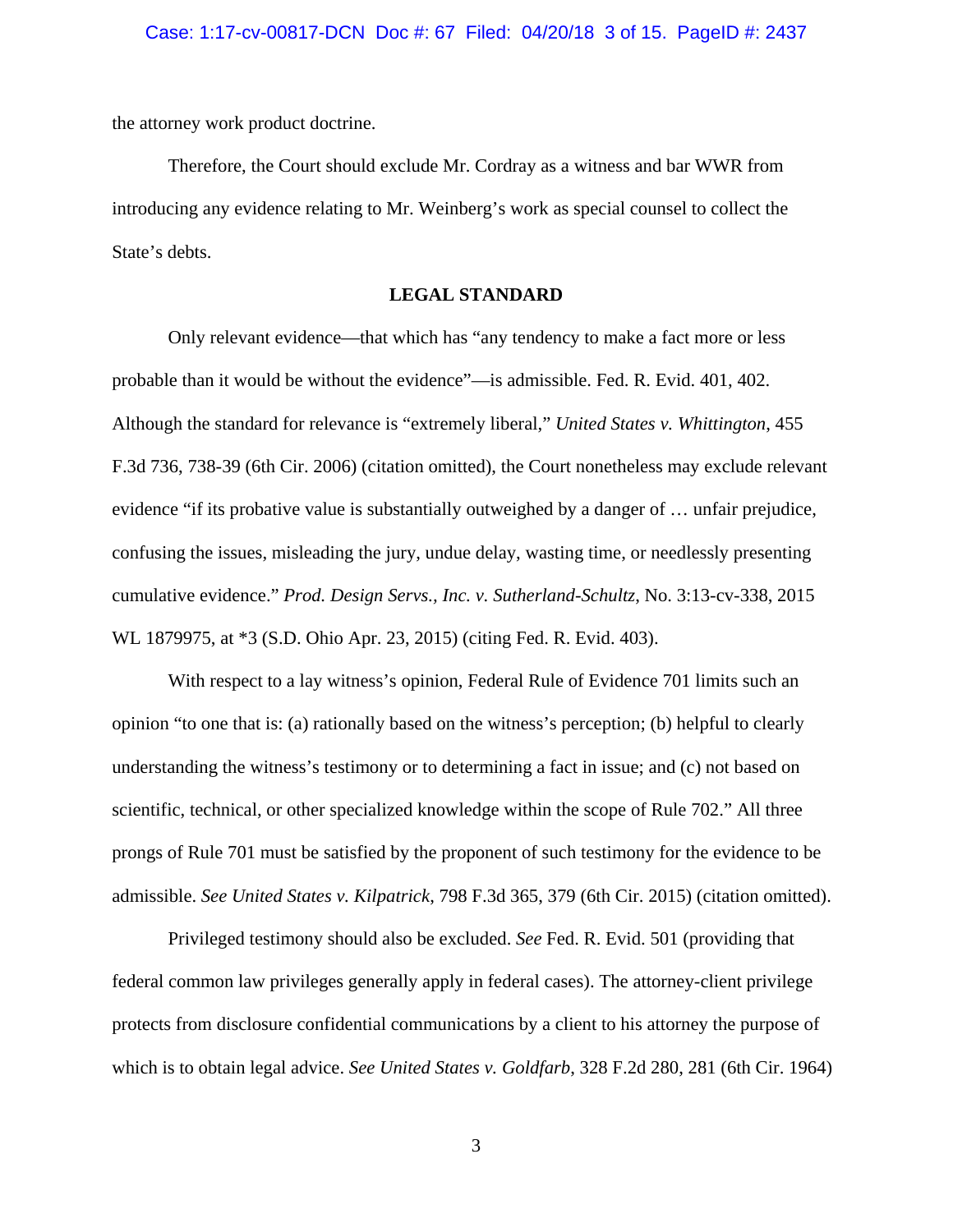(citing 8 Wigmore, Evidence § 2292, at 554 (1961)). The attorney work-product doctrine, which applies to attorney work product compiled in anticipation of litigation, "operates for a similar purpose [as the attorney-client privilege]: that is, that people should be free to make requests of their attorneys without fear, and that their attorneys should be free to conduct research and prepare litigation strategies without fear that these preparations will be subject to review by outside parties." *In re Grand Jury Subpoenas*, 454 F.3d 511, 520 (6th Cir. 2006). The deliberative process privilege applies to information that is "predecisional and deliberative, prepared to assist an agency decision maker in arriving at his decision." *EEOC v. Presrite Corp.*, No. 11 CV 260, 2012 WL 4434055, at \*3 (N.D. Ohio Sept. 24, 2012) (citation omitted).

### **ARGUMENT**

# **I. Evidence Relating to Mr. Weinberg's Appointment and WWR's Collection of the State's Debts Is Likely to Confuse and Mislead the Jury, Waste Time, and Unfairly Prejudice the Bureau.**

The Court should exercise its discretion to exclude evidence relating to Mr. Cordray's 2009 and 2010 appointments of Mr. Weinberg as special counsel when he was the Ohio Attorney General. This evidence relates to a different WWR unit than the one at issue in this action, different collection letters, and relates to conduct that occurred before the period covered by this action. Because this evidence will confuse the jury, unfairly prejudice the Bureau, and waste time, it should be excluded. The Court should likewise exclude evidence of the Ohio Attorney General's 2009-2010 collection practices, which WWR apparently wants to use to argue that its own post-2011 collection practices do not violate the FDCPA or CFPA. This evidence presents even more likelihood of juror confusion – this trial should be focused on WWR's practices since 2011, not the 2009-2010 practices of a non-party.

Courts apply Rule 403 to exclude evidence relating to different conduct, practices, or events because of the significant risk of confusion to the jury and of delay in the proceedings,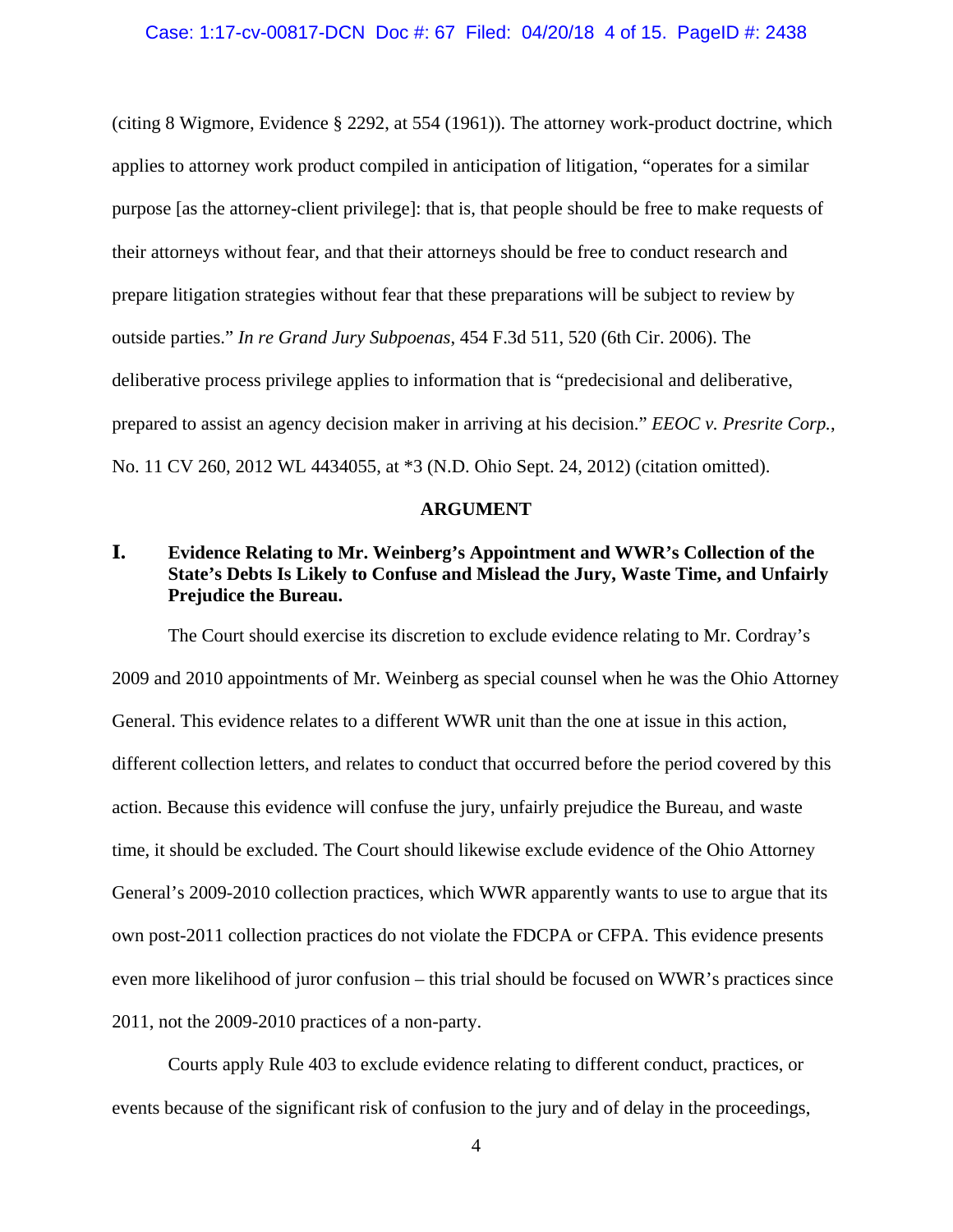#### Case: 1:17-cv-00817-DCN Doc #: 67 Filed: 04/20/18 5 of 15. PageID #: 2439

notwithstanding any limited probative value such evidence might have. In *In re Air Crash Disaster*, 86 F.3d 498, 530-31 (6th Cir. 1996), the Sixth Circuit held that the district court did not abuse its discretion in excluding under Rule 403 evidence relating to "different model flight directors used on heavier planes with different engines," because of the potential for jury confusion, even though the Court of Appeals disagreed with the district court's conclusion that the evidence was also inadmissible for impeachment purposes. Evidence of different events or conduct that occurred earlier in time than the ones in dispute likewise is inadmissible for similar reasons. *See Tate & Lyle Americas LLC v. Glatt Air Techniques, Inc.*, No. 13-2037, 2016 WL 9686135, at \*7 (C.D. Ill. Dec. 10, 2016) (confirming, on defendant's motion for a new trial, that nothing at trial changed court's earlier decision to exclude evidence of a fire that "occurred 7 years apart, in [a] different location[], under very different circumstances" than the equipment fire at issue in the case); *Johnson v. Fed. Express Corp.*, No. CV-14-02428-PHX-DCG, 2016 WL 4448757, at  $*2$  (D. Ariz. Aug. 24, 2016) (granting motion in limine to exclude marginally relevant evidence of "an alleged violation of a policy not at issue in this case, in a different office and region" because introduction of evidence would "consume valuable trial time" on unrelated issues); *DeAngelis v. City of Bridgeport*, No. 3:14-cv-01618 (JAM), 2018 WL 429156, at \*4 (D. Conn. Jan. 15, 2018) (excluding evidence of disability-related discrimination occurring years earlier involving different supervisor and different factual allegations than those that formed the basis of gender discrimination case against employer).

These principles make clear that evidence relating to Mr. Weinberg's retention as special counsel in 2009 and 2010 should be excluded.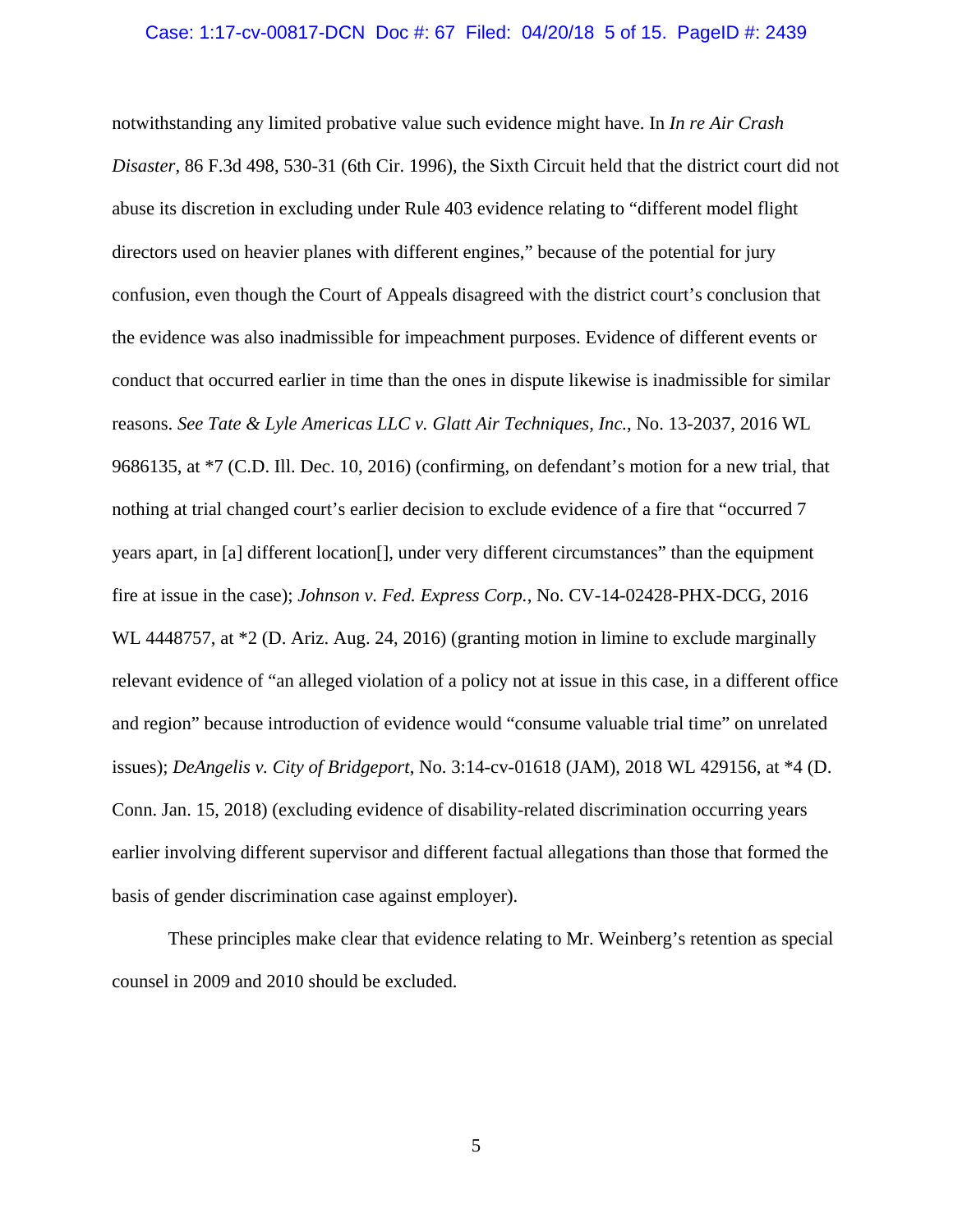## **A. Evidence regarding WWR's collection of the States debts in 2009 and 2010 would only confuse the jury because WWR used different practices and different letters not at issue in this action.**

To collect the State's debts, WWR utilized its AG Collection Program, a different unit than the agency collection unit that is the focus of this case. Ex. 1, Bitterman Dep. 253:16-18; Ex. 2, Pona Dep. 209:7-20. The AG Collection Program that collected debt for the State sent demand letters to consumers on Ohio Attorney General letterhead, prominently featuring Mr. Cordray's name and title as Ohio Attorney General, that were signed by Mr. Weinberg as special counsel, and with different content than the letters at issue in this case. Def.'s Mot. for Summ. J., ECF No. 45, Ex. A, Attach. 2; Ex. 3, Cordray Dep. Ex. I. Further, WWR's collection on behalf of the State in 2009 and 2010 involved demand letters and practices that preceded the period covered in this action, which is July 2011 forward.

So while the question for the jury is whether WWR's practices and collection letters that are the subject of this action violate the FDCPA and CFPA, WWR has made clear that it wants to redirect the jury to extraneous evidence relating to *other* practices and *other* letters that a different WWR unit used in 2009 and 2010. Any probative value of evidence relating to WWR's collection of the State's debts is significantly outweighed by the likelihood that the jury would confuse those letters and practices with the letters and practices at issue in this case. The Sixth Circuit has held in similar circumstances that exclusion under these circumstances is appropriate, notwithstanding any marginal relevance evidence. *See In re Air Crash Disaster*, 86 F.3d at 531 ("Though not irrelevant, the exhibits in question were of marginal probative value, because they related to different model flight directors used on heavier planes with different engines. The exhibits would have complicated the proceedings, and could easily have confused the jury.").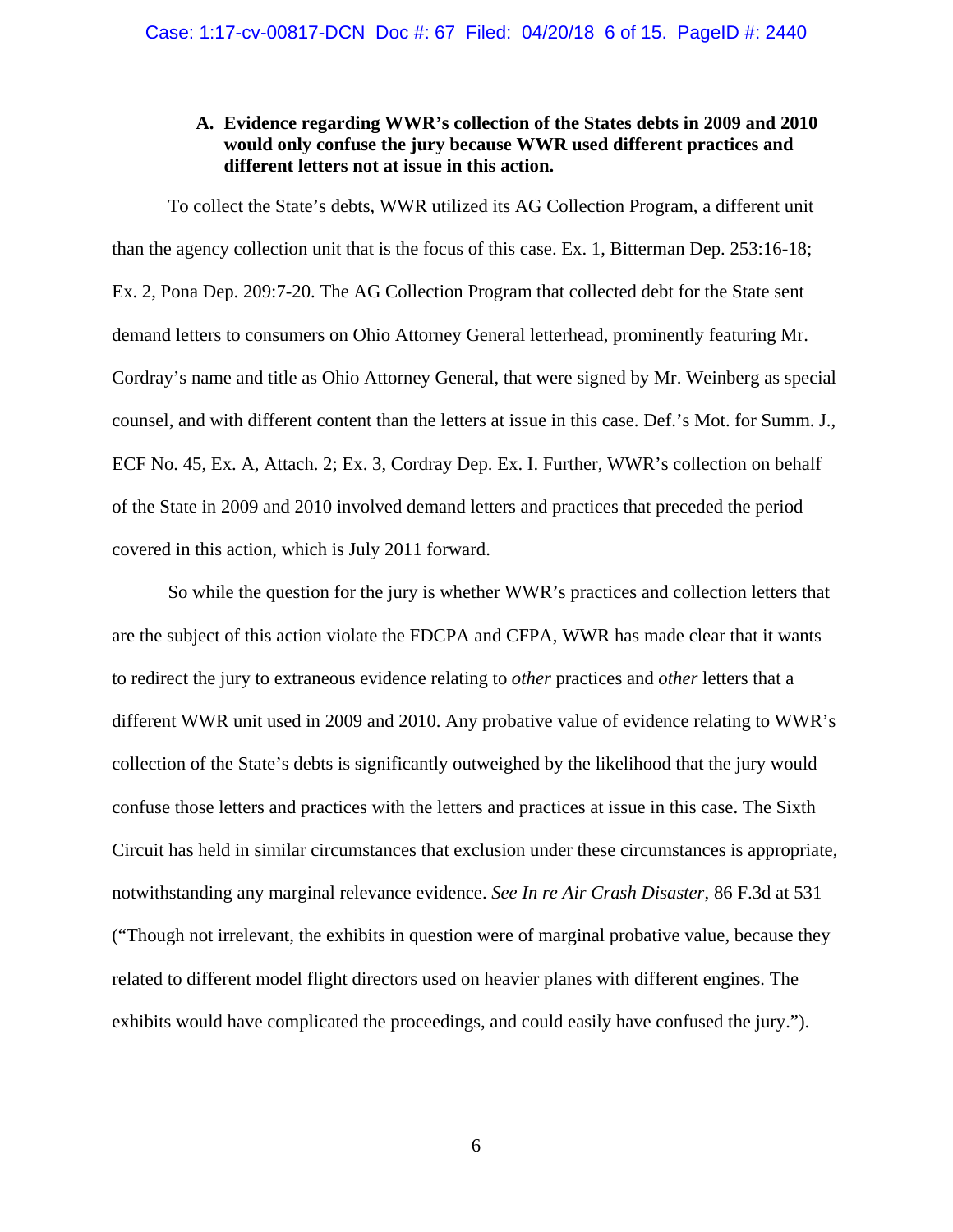### **B. Evidence regarding the Ohio Attorney General's collection practices is even further afield and would confuse the jury and waste time.**

Somewhat relatedly, WWR may want to call Mr. Cordray to testify regarding the collection practices of the Ohio Attorney General itself, *see* Ex. 3, Cordray Dep. 124:20-23 and Ex. I, apparently to argue that if the office of the Ohio Attorney General's practices did not violate the FDCPA back in 2009 and 2010, then this must mean that WWR has also not violated the FDCPA since 2011. But any collection practices of the Ohio Attorney General to which Mr. Cordray could testify would be nearly a decade old by the time of trial. This testimony would only confuse the jury, which should be assessing whether *WWR's* collection practices since July 21, 2011, violate with the FDCPA and CFPA, not hearing testimony regarding the decade-old collection practices of a non-party.

And the relevance (if any) of evidence of the practices the Ohio Attorney General used to collect the State's debts is significantly outweighed by the likelihood that the jury would be confused as to whether the Ohio Attorney General's practices serve as a benchmark by which to measure WWR's compliance with either the FDCPA or CFPA. They do not. "[P]racticing within industry standards is not a defense to the FDCPA." *Boatley v. Diem Corp.*, No. CIV. 03-0762- PHX-SMM, 2004 WL 5315892, at \*3 (D. Ariz. Mar. 24, 2004)).<sup>1</sup> Moreover, introducing evidence of the manner in which the Ohio Attorney General engaged in debt collection during Mr. Cordray's tenure nearly a decade ago would unduly delay the trial and waste time, especially because that evidence is irrelevant to the jury's consideration of WWR's consumer debt collection practices. *See Johnson*, 2016 WL 4448757, at \*2 (acknowledging waste of "valuable

<sup>&</sup>lt;sup>1</sup> Perhaps even more fundamentally, the Attorney General of Ohio is not a "debt collector" subject to the requirements of the FDCPA. *See* 15 U.S.C. § 1692e(6)(C) (excluding from the definition of "debt collector" any officer of any State to the extent that collecting debts is in the performance of his official duties).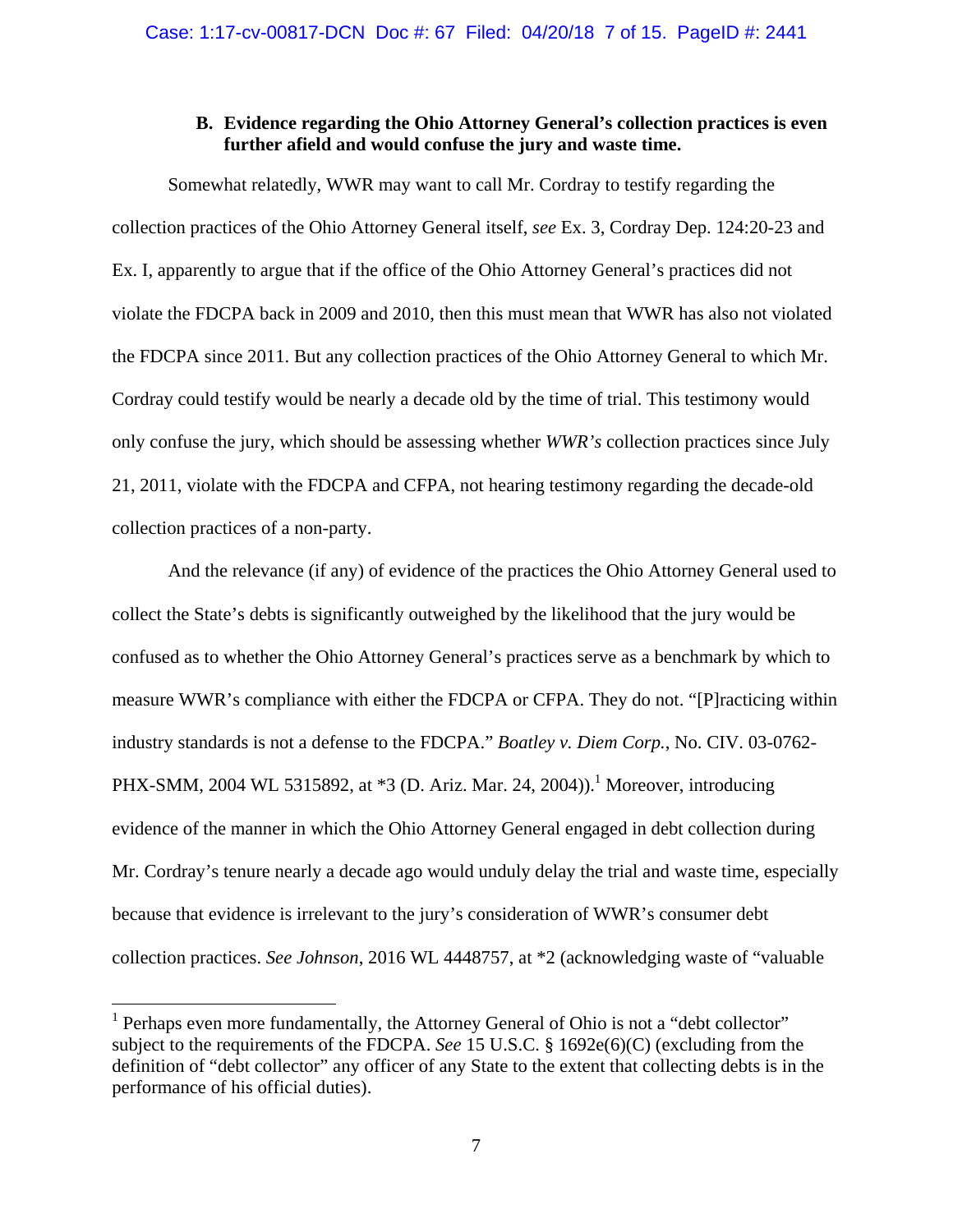trial time" as valid reason to exclude under Rule 403).

Calling Mr. Cordray to testify about the collection practices of the Ohio Attorney General will unnecessarily complicate the proceedings and risk confusing the jury. This testimony should be excluded. This is especially the case when this evidence is, at best, of questionable relevance.

## **C. Evidence that the Ohio Attorney General did not identify concerns with WWR's collection practices in 2009 and 2010 would likewise only confuse the jury and should be excluded.**

Finally, evidence that the Ohio Attorney General never identified any concerns with WWR's collection practices or demand letters in 2009 or 2010 when Mr. Weinberg was special counsel likewise should be excluded. *See* Ex. 3, Cordray Dep. 84:21-85:3, 96:13-19. Even assuming WWR's letters and practices to collect the State's debts were the same as the letters and practices at issue here (and they are not), the approval of a state official "is irrelevant to the operation of [a] federal regulatory scheme." *See Simeon Mgmt. Corp. v. FTC*, 579 F.2d 1137, 1144 (9th Cir. 1978). And, in any event, "representations or assurances by state or local officials lack the authority to bind the federal government" to interpretations of federal law. *United States v. Ormsby*, 252 F.3d 844, 851 (6th Cir. 2001) (citation omitted). Moreover, WWR has pointed to no evidence suggesting that the Attorney General of Ohio (or any official) approved the WWR practices or letters at issue in this action.

Further, there is a significant risk that evidence regarding the Ohio Attorney's failure to express concerns with WWR's practices in 2009 or 2010 will mislead the jury to interpret the Ohio Attorney General's silence as an "imprimatur of government approval," and thus place on it "greater weight than [it] should otherwise be accorded, thus usurping the role of the jury as a factfinder." *Roberts v. Wal-Mart Stores, Inc.*, No. 95-0059-H, 1997 WL 38138, at \*2 (W.D. Va. Jan. 28, 1997) (excluding Equal Employment Opportunity Commission determination letter); *see also Miller v. Tyco Electronics, Ltd.*, No. 1:10-cv-2479, 2012 WL 5509710, at \*2 (M.D. Pa. Nov.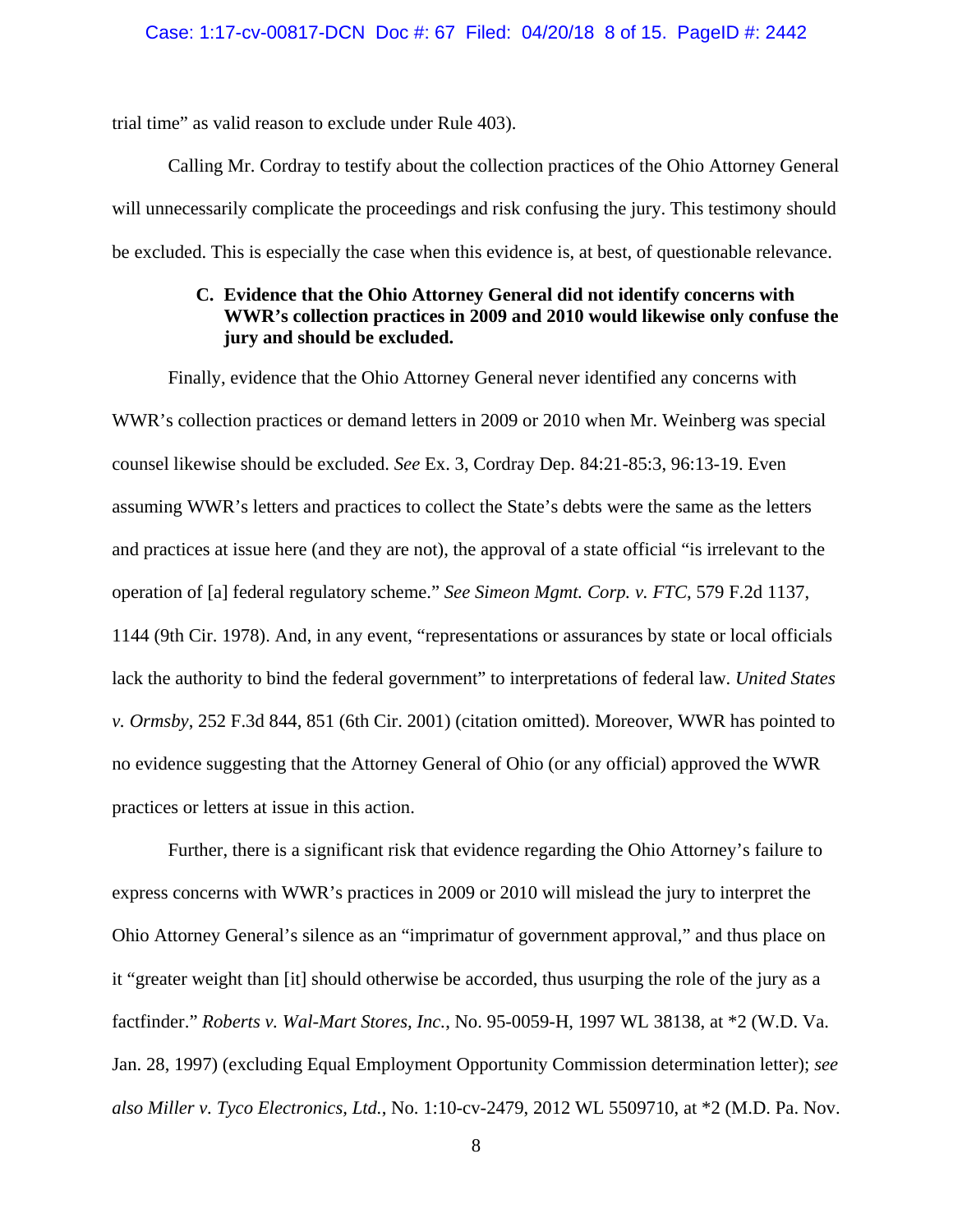#### Case: 1:17-cv-00817-DCN Doc #: 67 Filed: 04/20/18 9 of 15. PageID #: 2443

14, 2012) (excluding state agency's finding of no probable cause to prosecute plaintiff's discrimination charge because "[w]hether plaintiff suffered unlawful discrimination … are issues within the province of the jury" and not the state agency).

And to the extent that the Ohio Attorney General's lack of objection to WWR's collection practices is evidence of WWR's belief that its practices comply with the FDCPA, *see*  Ex. 3, Cordray Dep. 121:23-122:4 (WWR counsel: "If you do things exactly the way the Attorney General said was fine and they never tell you to change it, how in the world can [the Bureau] establish we engaged in intentional misconduct?"), the jury is likely to be confused as to whether WWR's purported belief is competent evidence regarding the "good faith" factor that would mitigate any civil money penalty in this action. 12 U.S.C.  $\S$  5565(c)(3)(A) (including evidence of defendant's "good faith" as a mitigating factor in the assessment of CMPs). But there is a risk of confusion if WWR points to evidence in support of its purported belief that it complied with the FDCPA when it collected the State's debts in 2009 and 2010, which could lead a jury to believe such evidence could also support a good faith belief that the demand letters at issue here did not mislead consumers.2 *See Volvo Trucks N. Am., Inc. v. United States*, No. Civ. 1:01CV00416, 2003 WL 223421, at \*4 (M.D.N.C. Jan. 30, 2003) (instructing that good faith must be assessed against plaintiff's compliance with a particular obligation imposed by a regulation, rather than "compliance generally" with the law). Accordingly, any probative value is significantly outweighed by the danger that the jury will improperly consider evidence of WWR's alleged good faith with respect to its collection of the State's debts to recommend a

<sup>&</sup>lt;sup>2</sup> The CFPA did not go into effect until July 21, 2011, so WWR cannot credibly argue that the Attorney General's failure to articulate concerns regarding WWR's debt collection practices in 2009 or 2010 means that WWR is entitled to assume that its practices also complied with the CFPA. Accordingly, the risk of jury confusion by this evidence substantially outweighs its probative value.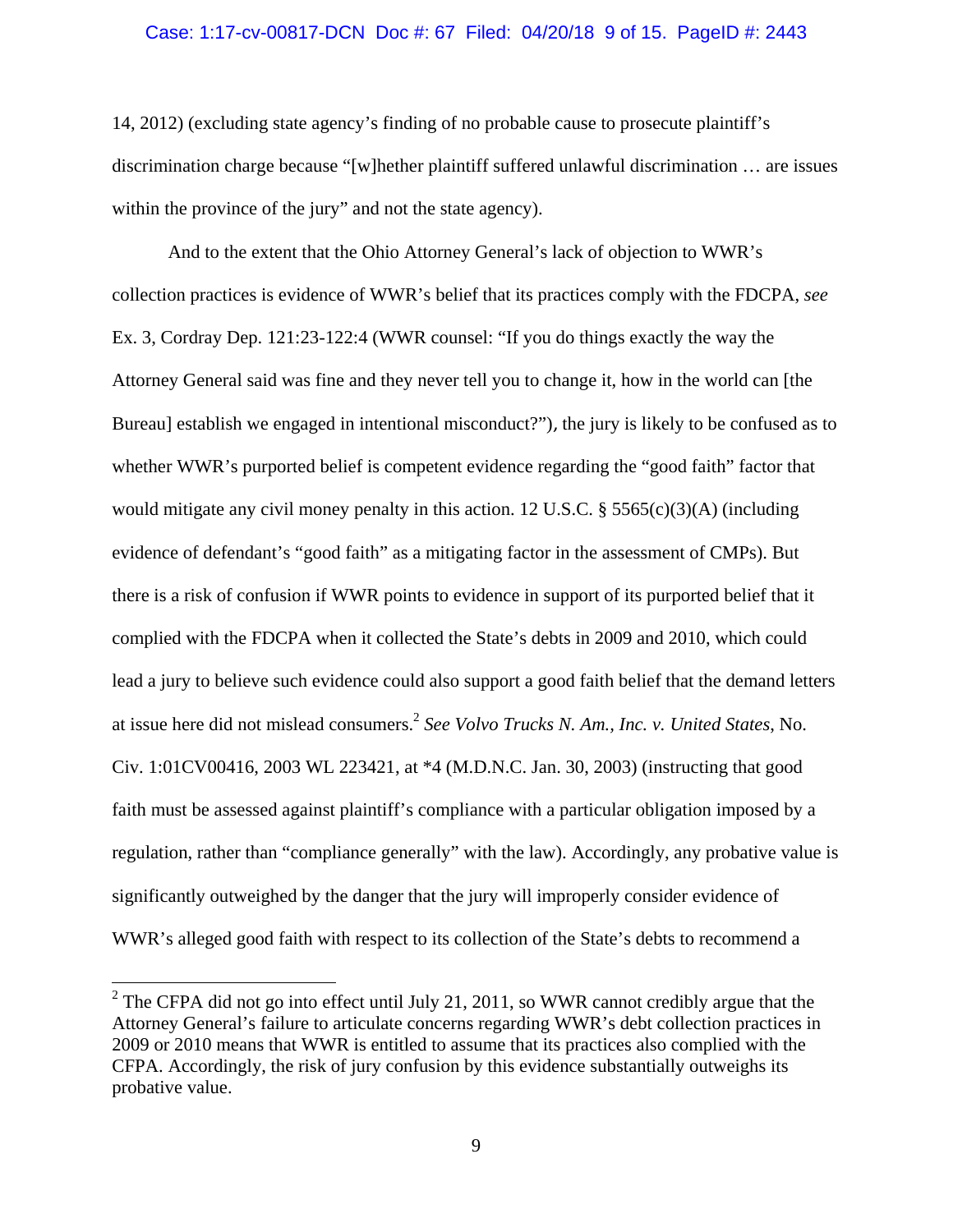reduction in civil money penalties assessed for WWR's misrepresentations and deceptive conduct in this action.

Accordingly, the Court should exclude evidence of Mr. Weinberg's retention as special counsel and any testimony from Mr. Cordray under Rule 403.

## **II. Mr. Cordray's Opinion of WWR's Demand Letters or Whether WWR's Attorneys Are Sufficiently Involved Is Inadmissible Under the Lay Witness Rule.**

During this litigation, WWR has argued that Mr. Cordray's opinion of the legality of WWR's demand letters to collect the State's debts is relevant to the disposition of the Bureau's claims. Def.'s Opp. to Pl.'s Mot. for Protective Order 8, ECF No. 22; *see also id.* 10 ("[WWR] is also entitled to inquire whether the letters that serve as the basis for the Bureau's complaint are any different."). During Mr. Cordray's deposition, WWR also sought to elicit Mr. Cordray's opinion of whether WWR's attorneys are required to review individual accounts prior to WWR's issuance of a demand letter to avoid liability under the FDCPA and CFPA. *See* Ex. 3, Cordray Dep. 79:1-5 ("[W]as it appropriate for someone to send out letters on your letterhead with your name on it without a lawyer having looked at the account level detail?"). Any opinion testimony by Mr. Cordray would violate the lay witness rule.

"The function of lay opinion testimony is to 'describ[e] something that the jurors could not otherwise experience for themselves by drawing upon the witness's sensory and experiential observations that were made as a first-hand witness to a particular event.'" *Kilpatrick*, 798 F.3d at 379 (quoting *United States v. Freeman*, 730 F.3d 590, 595 (6th Cir. 2013)). Nor may "[a] witness, lay or expert, … form conclusions for a jury that they are competent to reach on their own." *Freeman*, 730 F.3d at 597 (citing *McGowan v. Cooper Indus., Inc.*, 863 F.2d 1266, 1272 (6th Cir. 1988)). In *Freeman*, the Sixth Circuit held that the district court abused its discretion by admitting the testimony of a government agent who "effectively spoon-fed his interpretations of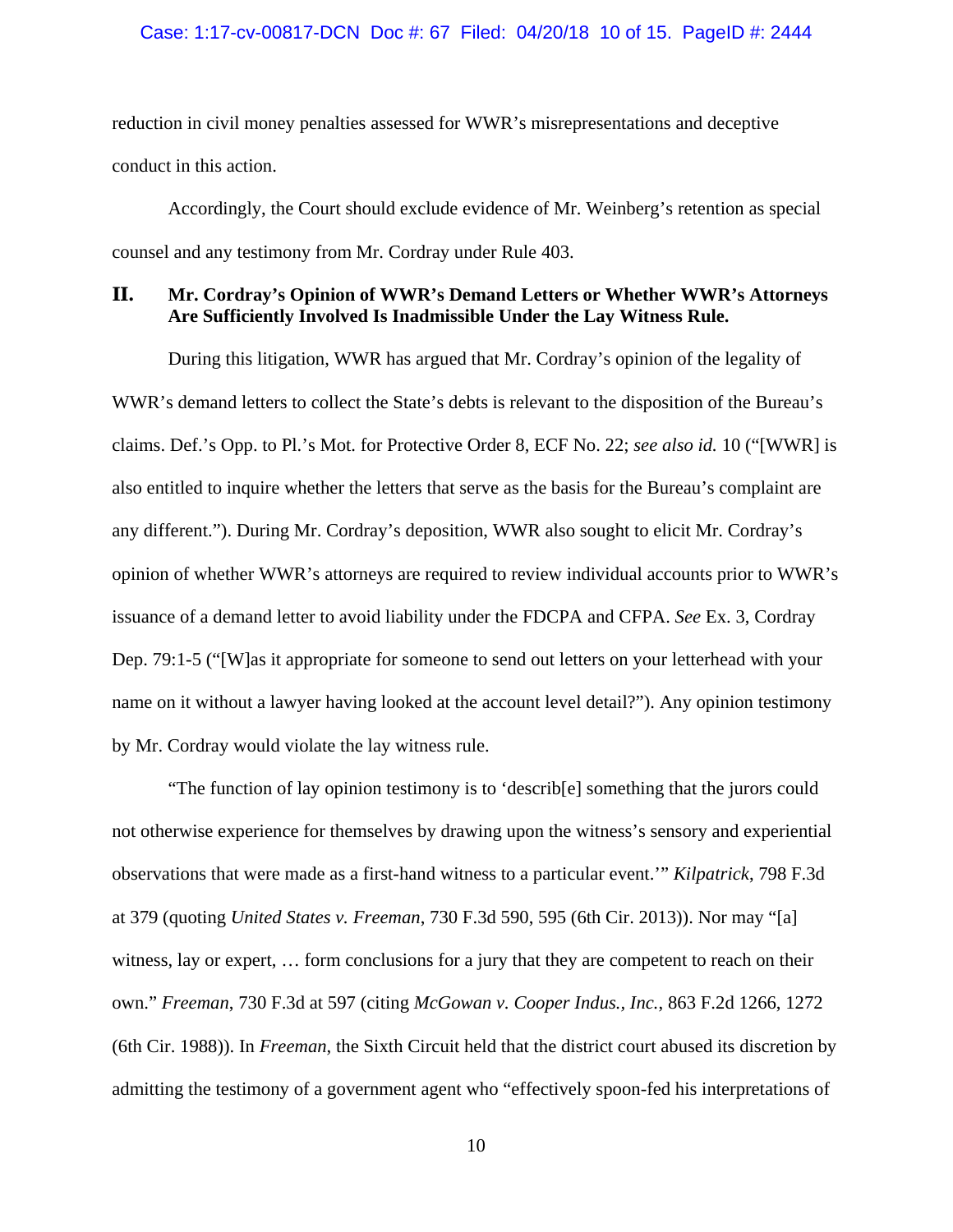#### Case: 1:17-cv-00817-DCN Doc #: 67 Filed: 04/20/18 11 of 15. PageID #: 2445

… even ordinary English language" to the jury, thus infringing "upon the role of the jury to decide what to infer from the evidence." *Id.* at 597-98.

Those considerations warrant preclusion of Mr. Cordray's opinion testimony regarding whether the letters to collect the State's debts or the letters at issue in this action are misleading, or whether the lack of review by WWR attorneys of any individual accounts before sending demand letters violates the law. His opinion on whether WWR's demand letters lead consumers to believe that a WWR attorney was meaningfully involved in the collection of the consumer's debt would require him to construe ordinary English language references to WWR as a law firm comprising attorneys and discuss the import of WWR's name or the title of Ohio Attorney General on the letterhead. But Mr. Cordray's interpretation of the demand letters would not rely on his "sensory and experiential observations that were made as a first-hand witness" and thus would invade the province of the jury by making inferences the jury is competent to draw from WWR's letterhead and text of the demand letters, particularly from the perspective of the least sophisticated consumer. *See id.* at 595, 597-98 (citation omitted); *see also Kistner v. Law Offices of Michael P. Margelefsky, LLC*, 518 F.3d 433, 438 (6th Cir. 2008) (observing that least sophisticated consumer standard applies to evaluating whether debt collector's communications are false, deceptive, or misleading).

Indeed, the significance of Mr. Cordray's opinion on whether WWR's practice not to have an attorney review individual accounts is appropriate under the FDCPA and CFPA rests not on his perception, Fed. R. Evid. 701, but rather on his former positions as both the Ohio Attorney General and the Bureau's Director. Those titles imply "an aura of expertise and authority [that] increases the risk that the jury will be swayed improperly by [his] testimony, rather than rely on its own interpretation of the evidence." *Freeman*, 730 F.3d at 599 (citation omitted); *see also*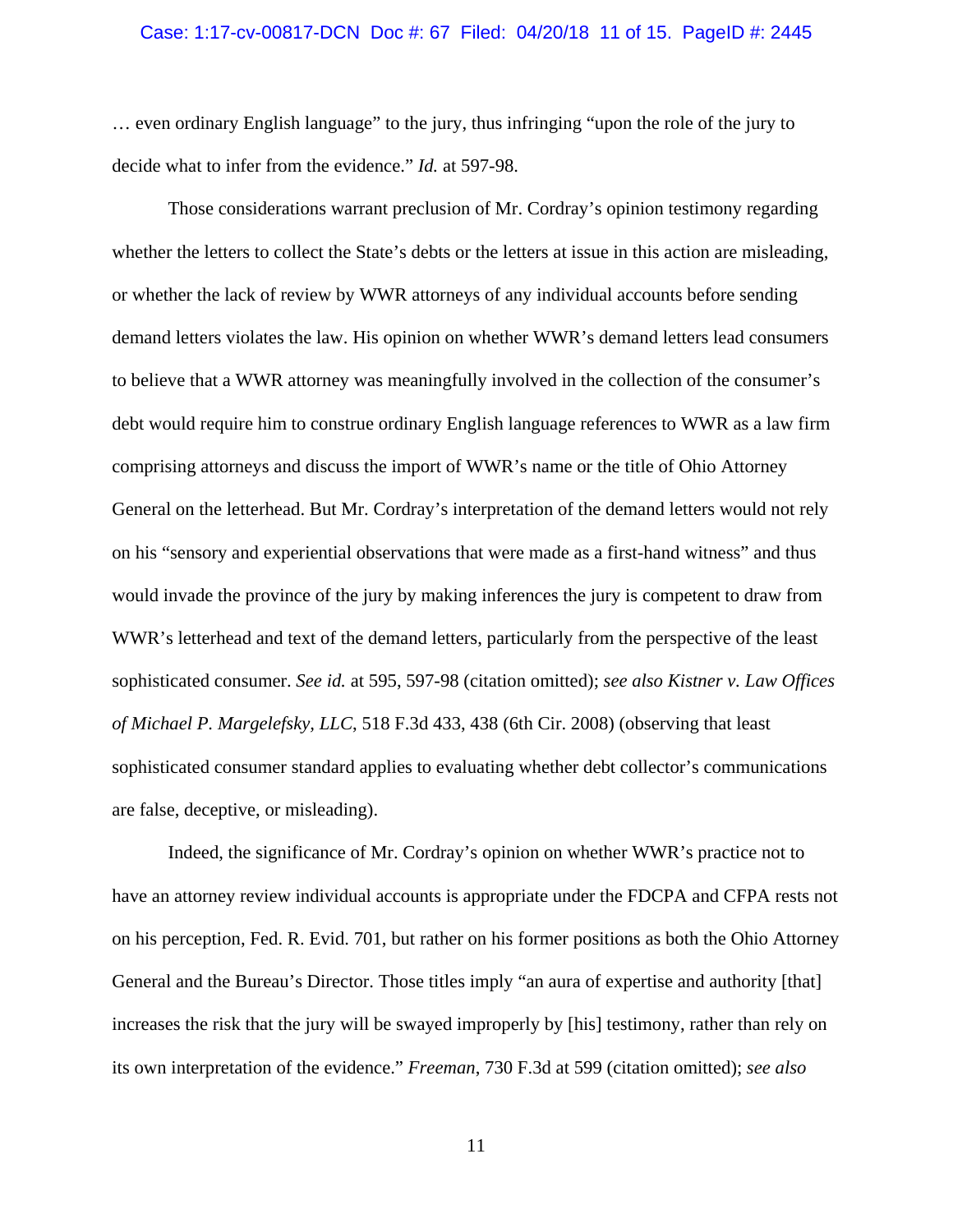*McClain v. Norfolk S. Rwy. Co.*, No. 3:07CV2389, 2009 WL 2004372, at \*1 (N.D. Ohio June 29, 2009) (holding inadmissible lay opinion testimony by past and current railway workers on safety issue because "[t]he jury will see photos and hear from the plaintiff as to what happened. It, not lay witnesses, can and will draw the appropriate conclusion from the direct evidence."). The Court should thus exclude under Federal Rule of Evidence 701 Mr. Cordray's opinion testimony concerning whether he finds WWR's demand letters misleading and whether he believes WWR's collection practices violate the law.

# **III. Evidence Relating to Mr. Cordray's Decision to Authorize the Bureau's Investigation of and Action against WWR is Privileged and Should Be Excluded at Trial.**

In this litigation, WWR has suggested that the basis for Mr. Cordray's decision to authorize this action is relevant. *See e.g.*, Ex. 3, Cordray Dep. 104:10-12 ("What do you recall about the letters … that you found to be illegal behavior?"). Mr. Cordray's testimony and other evidence responsive to these lines of questions are protected from disclosure by the attorneyclient privilege, the deliberative process privilege, and the attorney work product doctrine.

During his deposition, Mr. Cordray testified that his approval of the Bureau's complaint in this action was based "on a recommendation memo that would have laid out [the Bureau's attorneys'] understanding … of the facts they had investigated in the matter and their understanding of … how the law stands in terms of what the significance of those facts are." Ex. 3, Cordray Dep. 101:16-102:1. Any evidence that WWR seeks to introduce regarding the Bureau's attorneys' understanding of the facts and the application of the law to those facts, as well as their legal advice to Mr. Cordray concerning how to proceed against WWR, falls squarely within the scope of the attorney-client privilege, which protects "communications necessary to obtain legal advice," *In re Antitrust Grand Jury*, 805 F.2d 155, 162 (6th Cir. 1986),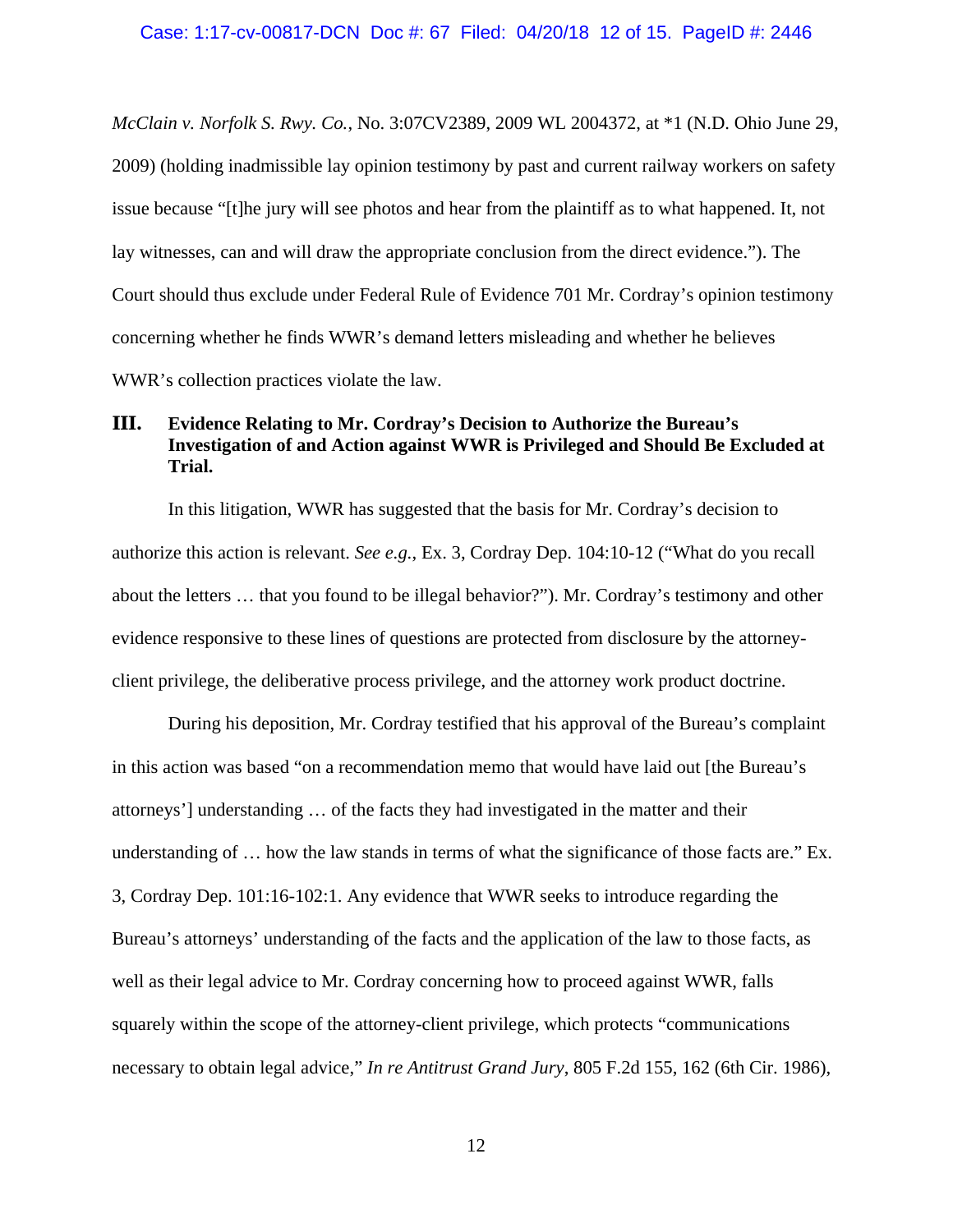#### Case: 1:17-cv-00817-DCN Doc #: 67 Filed: 04/20/18 13 of 15. PageID #: 2447

and the deliberative process privilege, *Presrite*, 2012 WL 4434055, at \*3 ("Conclusions, interpretations, impressions, or recommendations formulated by the investigator are subject to the privilege." (citation and internal quotations omitted)). WWR also attempted to elicit information from Mr. Cordray concerning his mental impressions and the Bureau's preparation of the filing this action. *See* Ex. 3, Cordray Dep. 105:1-3 ("Is there anything … about the sending of the letters that isn't set forth in the complaint?"). Moreover, evidence concerning whether and why Bureau did not include facts discovered during its investigation in the complaint against WWR, implicates the Bureau's litigation strategies and thus is shielded from disclosure by the attorney work product doctrine.<sup>3</sup>

Accordingly, the Court should hold inadmissible privileged information relating to Mr. Cordray's decision to authorize this action against WWR.

### **Conclusion**

For the reasons set forth above, the Bureau's motion in limine should be granted and the Court should exclude Richard Cordray as a witness and evidence relating to WWR's practices and work relating to the firm's collection of the State's debts. Should the Court permit Mr. Cordray to testify, the Court should hold inadmissible privileged information regarding his decision to authorize the Bureau's action against WWR.

<sup>&</sup>lt;sup>3</sup> Further, if in seeking evidence related to information acquired by the Bureau during the investigation that preceded this lawsuit, WWR seeks information related to the Bureau's law enforcement techniques and procedures, that information may also be protected by the law enforcement privilege. *See In re Dep't of Investigation of City of New York*, 856 F.2d 481, 484 (2d Cir. 1988) (observing that law enforcement privilege prevents "disclosure of law enforcement techniques and procedures, … preserve[s] the confidentiality of sources, … and otherwise … prevent[s] [the] interference with an investigation." (citation omitted)).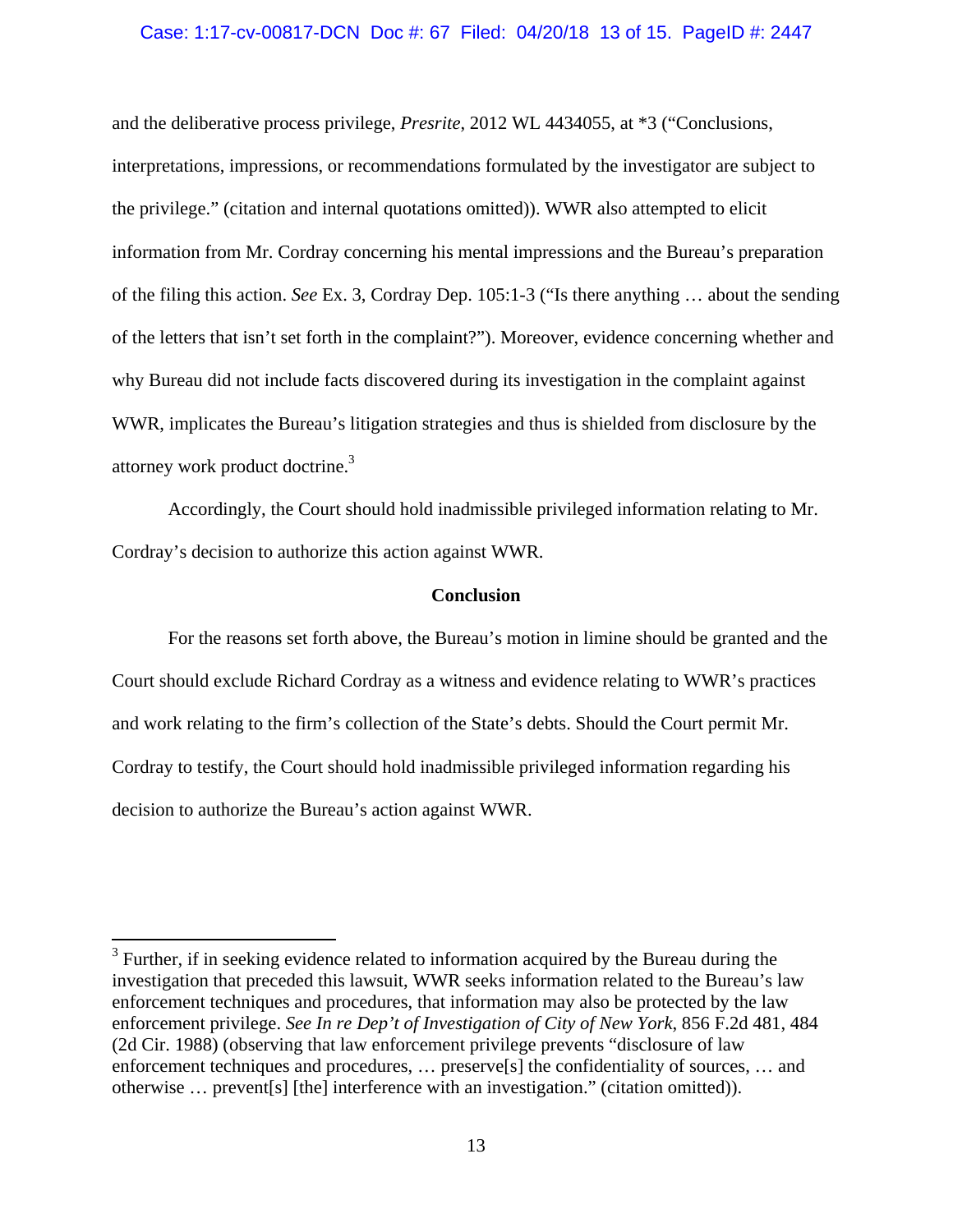Case: 1:17-cv-00817-DCN Doc #: 67 Filed: 04/20/18 14 of 15. PageID #: 2448

Dated: April 20, 2018

Respectfully submitted,

Attorneys for Plaintiff Consumer Financial Protection Bureau

KRISTEN A. DONOGHUE Enforcement Director

DEBORAH MORRIS Deputy Enforcement Director

MICHAEL G. SALEMI Assistant Litigation Deputy

/s/ Jehan A. Patterson

Sarah Preis 1700 G Street NW Washington, DC 20552 Phone: (202) 435-9318 Facsimile: (202) 435-9346 Email: sarah.preis@cfpb.gov Zol D. Rainey Phone: (202) 435-9483 Facsimile: (202) 435-9346 Email: zol.rainey@cfpb.gov Rebeccah G. Watson Phone: (202) 435-7895 Facsimile: (202) 435-9346 Email: rebeccah.watson@cfpb.gov Jehan A. Patterson Phone: (202) 435-7264 Facsimile: (202) 435-9346 Email: jehan.patterson@cfpb.gov

*Enforcement Counsel*